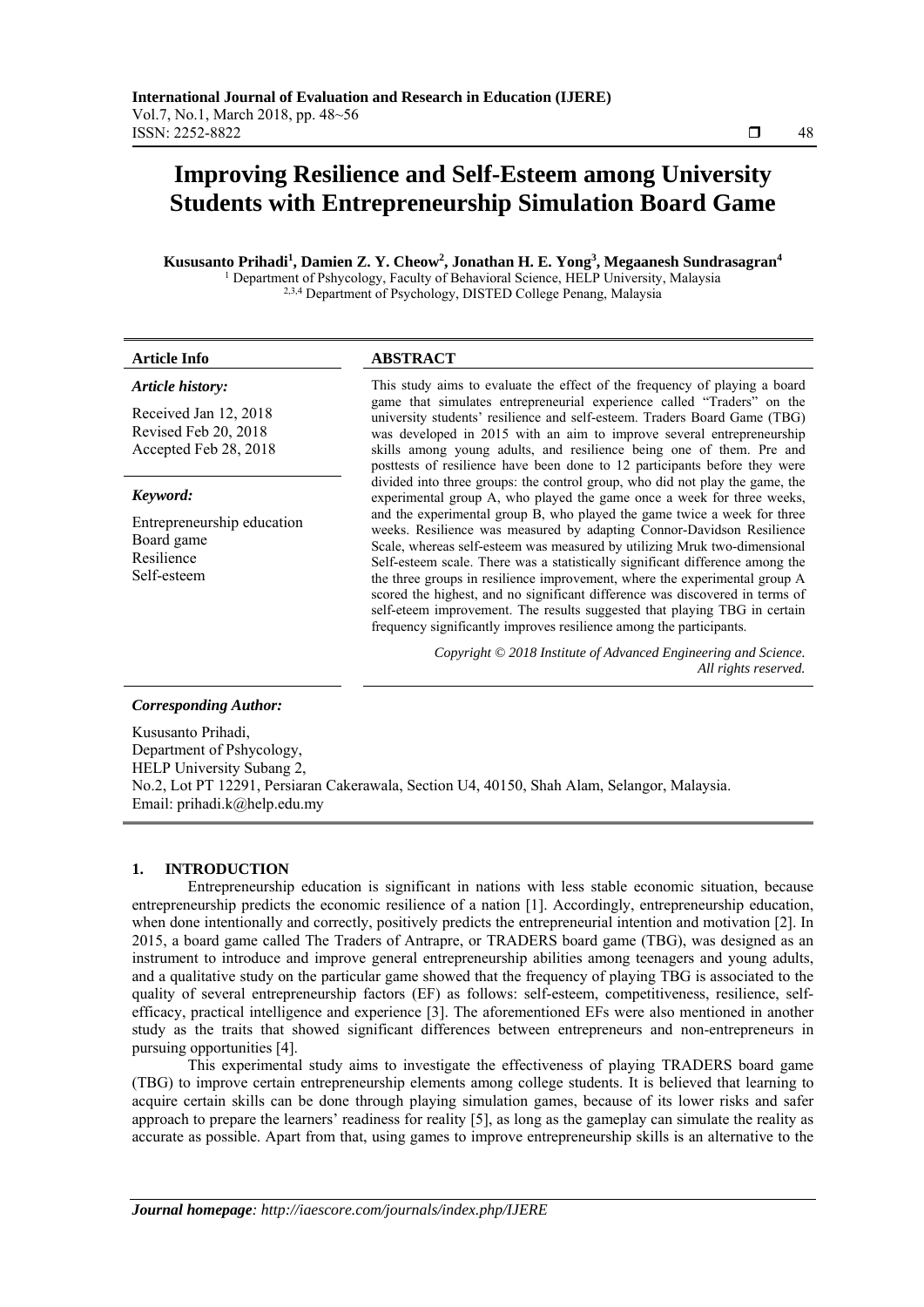common storytelling approach, in which a successful entrepreneur tells students their secrets of success [6], because games let the learners to feel the experience, despite in a much lower scale.

A board game, instead of online digital apps, was chosen to simulate entrepreneurial experiences because it encourages players to interact to one another without having to hide themselves behind alternative identity or animosity [7],[8]. Apart from that, the structured and apparent safety of the setting of the game enables difficult emotional content, such as anger or desperation, to be expressed in a legitimate way, as 'it is only a game' [9]. The contextual significance of this study relies on the fact that TBG was designed to improve the participants' certain psychological traits, which are theoretically related to entrepreneurial success, as well as the effectiveness of the opportunity pursuing skills [3].

This paper aims to quantitatively study the effect of playing TBG on one of the entrepreneurial factors namely resilience (RE). RE defined as the ability to return from adversity or a strength to survive despite difficult situations and to continue progress towards positive future [10],[11], in the entrepreneurial context, RE is what makes entrepreneurs start another business after failure or financial disasters [12].

# **1.1. Entrepreneurship and Entrepreneurial Factors**

In general, entrepreneurship can be defined as the capability to pursue and utilize opportunities, because entrepreneurs are opportunists and creators of opportunities [13]. Therefore, it is suggested that one's effectiveness in pursuing opportunities might positively be related to their entrepreneurial success in the future. The second objective of this study is to evaluate whether the frequency of playing TBG, together with the improvement of the EFs predicts the effectiveness of opportunity pursuing (EOP), which is in the context of this study, is defined as the average amount of the wealth generated in TBG games. Thus, it is also hypothesized that there would be a significant difference in terms of the gap of average wealth made between the first and the last game between the group who played more frequently and less frequently.

Entrepreneurial factors have been studied for decades, and it has been moving from the trend of external factors to internal factors. Studies in the nineties reported that entrepreneurial success were predicted by external factors such as the economic environment [14] and sociocultural factors [15]. A decade later, studies started to focus on internal factors, such as personality traits [16] and motivation [17]. Recently, studies on entrepreneurial factors are still focusing on internal factors, such as biological or genetic predisposition [18], especially when it is related recognizing opportunities [19], while some others focused on internal factors that can be altered, such as intention (Bae, et al., 2014), individual orientation [20], selfefficacy and resilience [12],[21], attitude, [22], or competitiveness [23].

In accordance with the previous paragraph, many studies have also done in order to obtain better knowledge of entrepreneurship education, despite whether entrepreneurship can be taught is still debatable due to the nature of the factors discovered. While many contents of entrepreneurship education is about starting a new business organization [24], studies have been done in which factors that can be improved to gain overall entrepreneurial success [2],[3],[25]. Two factors, namely self-esteem and resilience, have always been consistently selected, together with experience and knowledge in studies on learnable EFs. The model proposed by Frese (Figure 1) [26] and Prihadi (Figure 2) [3] are the examples of the findings of the related previous studies.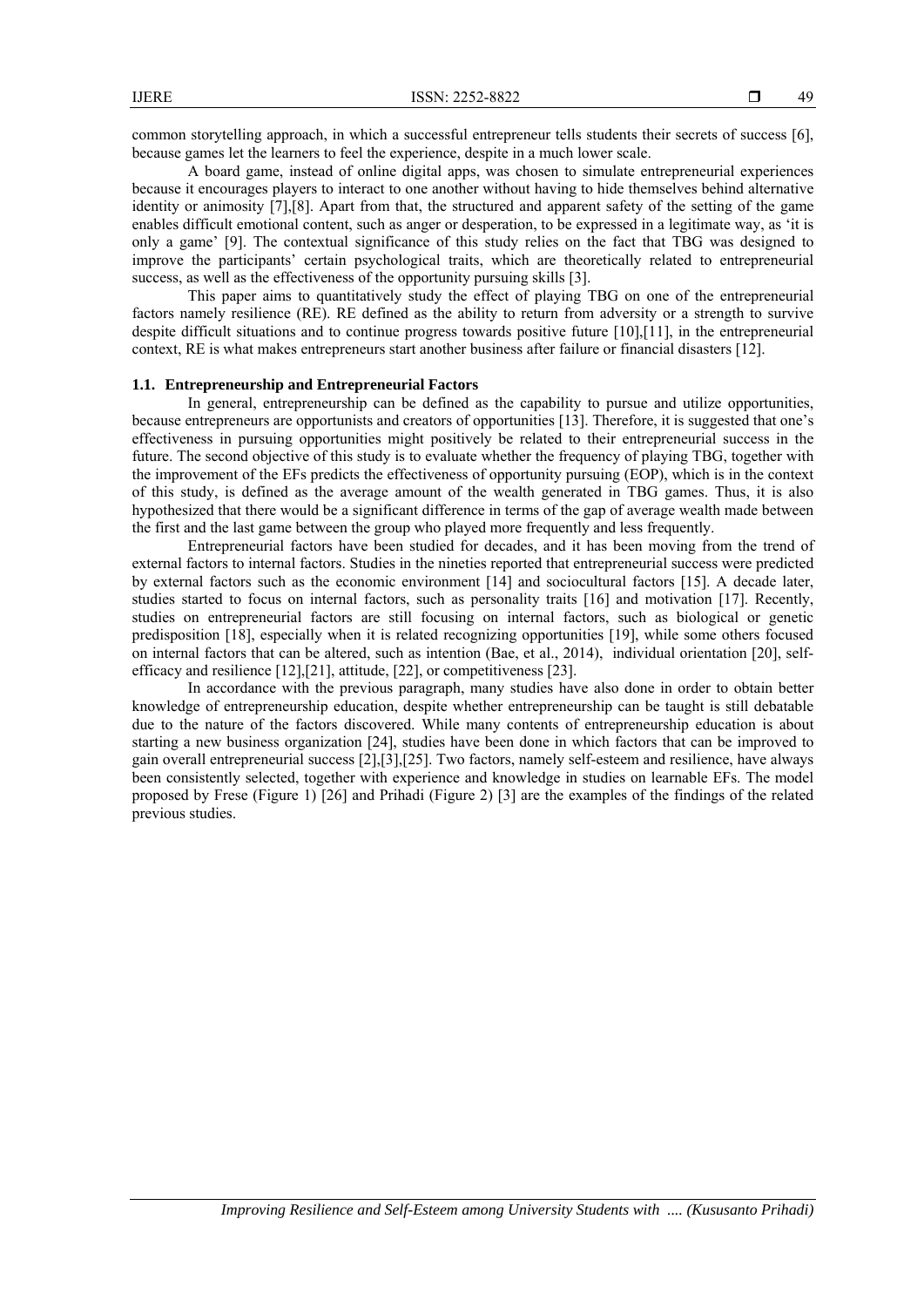

Figure 1. The Action-Characteristics Model of Entrepreneurship [26]

In Figure 1, RE was phrased as stress tolerance, and it was considered as the predictor of action characteristics as well as the mediator between action characteristic and entrepreneurial success. Other factors, such as expertise or practical intelligence and knowledge were taken as predicted by cognitive and social preconditions, as well as the predictors of action characteristic. Frese's model suggested that RE is an element of personality that will trigger the antecedents for individuals to take entrepreneurial actions. The antecedents of actions were also affected by cognitive capacity and social precondition, such as role models or education. Thus, it takes a certain personality and cognitive capacity, as well as specific social preconditions in order to trigger a motivational antecedent for an individual to start pursuing the opportunities. Additionally, cognitive capacity and social preconditions will also affect the cognitive antecedents that eventually affect the characteristics of the actions taken by the individuals.

Frese's model did not exactly mention the term self-esteem, nevertheless, the way individuals evaluate themselves is termed as positive/negative affect and self-efficacy. This way of describing selfesteem is in line with the two dimensional model of self-esteem [27],[28] that describes self-esteem as an integrated sum between self-worth and self-competence. Self-worth in the two dimensional model of selfesteem (2DMSE) is represented by positive/negative affect in the Frese's model, whereas self-competence is represented by self-efficacy. In Frese's model, self-esteem (SE) was illustrated as the product of personality, including RE.

A slightly different pattern of interrelationship among the factors is shown in another model by Prihadi and Hairul (2015) after they have done their first study on the TBG (Figure 2) [3].



Figure 2. The entrepreneurship Elements Model [3]

50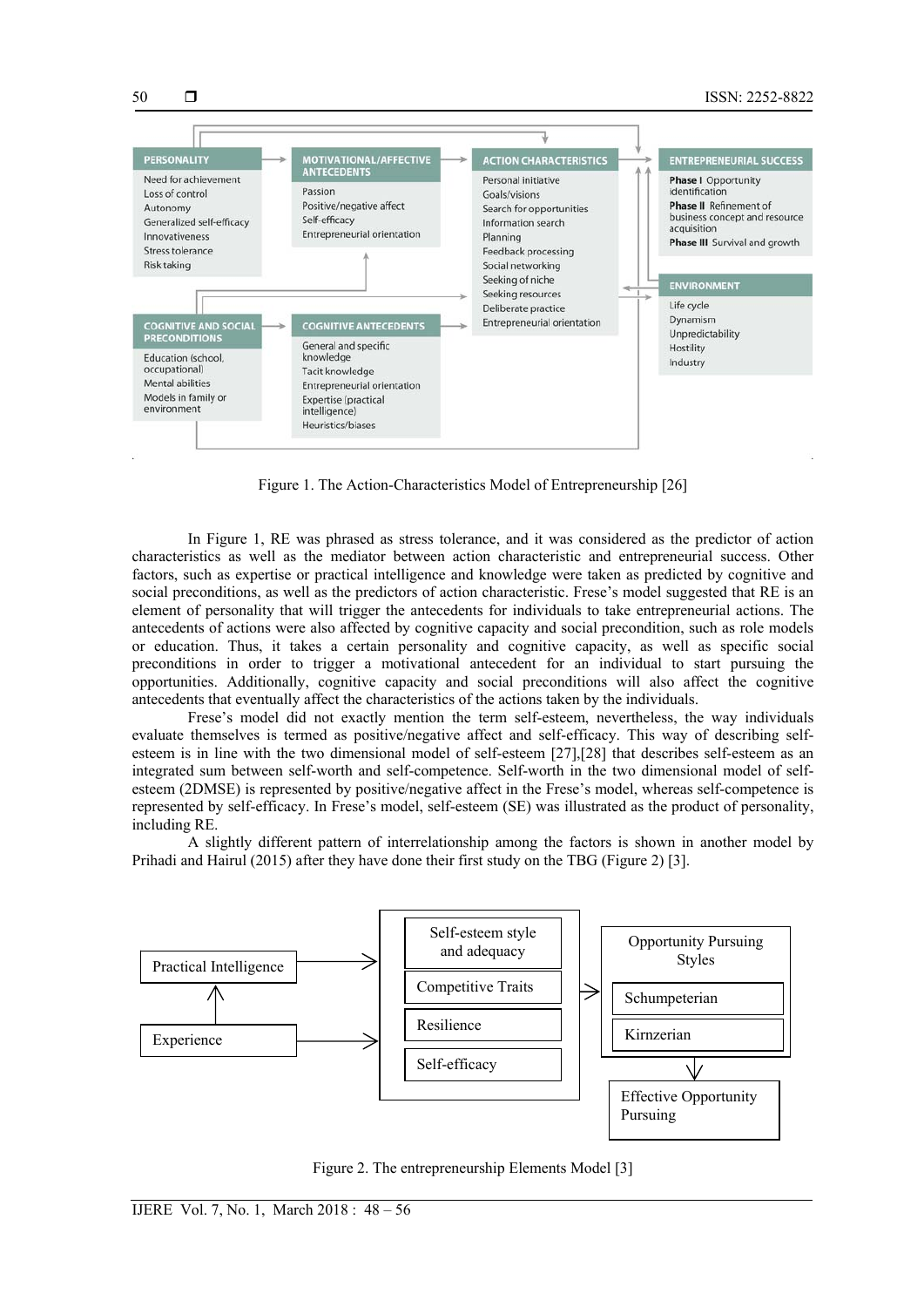Figure 2 indicated that RE and SE are the predictors of opportunity pursuing styles (also called action characteristics in Frese's model) to be more *Schumpeterian* or *Kirnzerian*. Schumpeterian opportunities are more likely to be pursued by actively searching for innovative ideas and means, while focusing on the exploitation of present demands are more considered as Kirznerian; in other words, individuals with higher impulsivity and risk-taking attitude tend to opt for Schumpeterian method of opportunity pursuing, while less impulsive and more stable individuals would likely to opt for Kirznerian [21]. The differnce is that the model of Prihadi and Hairul's offerred a suggestion that RE and SE are affected by individuals' experience, and their relationship is mediated by practical intelligence.

The two models had represented some of the previous studies that established resilience as an element of entrepreneurship, and in the light of that, their roles in improving the effectiveness of opportunity pursuing are investigated in this current study. In line with that, the gameplay of TBG is designed in such a way where a player has to make as much profit as possible within the allocated time (one hour, in this current study), and in order to win the game, his or her net worth at the end of the game should be higher than any other players [3]. Furthermore, the fact that Prihadi and Hairul's model suggested that RE and SE are affected by experience can also be seen as a suggestion that ther is a different in terms of RE and SE between individuals with more experience and less experience in entrepreneurship. In the context of this current study, playing TBG can also be translated as being exposed to a simulated entrepreneurial experience; thus it is hypothesized that the frequency of playing it will improve the RE and SE.

The game offers several ways of making profit, including legal ways such as trading and investing, as well as illegal, such as robbing other players' wealth [3]. Nevertheless, there are moments where the profit from illegal resources will be taken by the authority as punishment. The game also offers some uncontrollable aspects, such as price instability, security risks, and incidental losses. Each of the profit making method, as well as how to prevent losses were connected to certain EF, thus the improvement of certain EFs will determine the way the players play the game, as illustrated in Figure 2. In the context of this current study, the effectiveness of opportunity pursuing was operationally defined as the profit earned by each player in every game.

#### **1.2. Resilience**

Resilience refers to the ability or a strength to survive despite difficult situations and to continue progress towards positive future [11]. It was also described as the optimal developmental outcomes or successful adaptation despite exposure to adversity or environmental threats after a considerable struggle [29]. In a more detailed explanation, RE can be described as the ownership of selective strengths to help individuals survive despite their exposure to difficult and stressful situations [10].

Significance of RE in life has been established by many studies; it has been associated with posttraumatic growth [30], positive attitude towards perceived authoritarian parenting styles [31], reducing risk of individuals with Obsessive Compulsive Personality Disorders [32], increasing the likelihood of survival after post-traumatic stress disorders [33] and in the context of entrepreneurship, RE contributes to the return of fallen entrepreneurs to the business [12]. In other words, RE keeps individuals to stay strong after a failure and enables them to move on. Furthermore, some studies also reported the association between RE and SE in different settings; they partially mediated the relationship between behavioral and emotional psychological maltreatment problems in adolescents [34], SE was also found to intervene between RE and psychological distress [35]. In the context of entrepreneurship, RE was reported to significantly related to entrepreneurship [36]; apart from that, they also argued that the RE of the entrepreneurs is highly related to the RE of the society where the entrepreneurship is being practiced. They explained that resilient entrepreneurs will survive and grow, and their growth will ensure the society around them that life can still go on.

Despite its importance in life, RE was discovered to be multidimensional and complex; it involves an interactive process between risk and protective factors [37]. Internal factor such as spirituality were said to be elements that help individuals to develop resilience [38], while external factor, such as social support positively improves the level of resilience [39]. Although in the context of this current study, spirituality and social support are not needed by the participants because a bankruptcy or being victimized in a board game is not considered life-threatening [9], RE among the participants who hit the rock bottom in TBG playing plays important role in determining their effectiveness in rebuilding their wealth [3].

It was advocated that RE predict entrepreneurship among entrepreneurs and small business owners [26],[40]. RE is one of the important characteristics required by individuals to survive and grow in their entrepreneurial endeavor [41]. In the context of entrepreneurship education, RE was also reported to predict the development of general entrepreneurship skills [3]. However, in the context of entrepreneurship education, other factors have been reported to be involved in the improvement of the entrepreneurship skills. Moreover, a study in Malaysian context reported a strong positive correlation between entrepreneurship and RE, and advocated that entrepreneurship education program has a significant role in improving the RE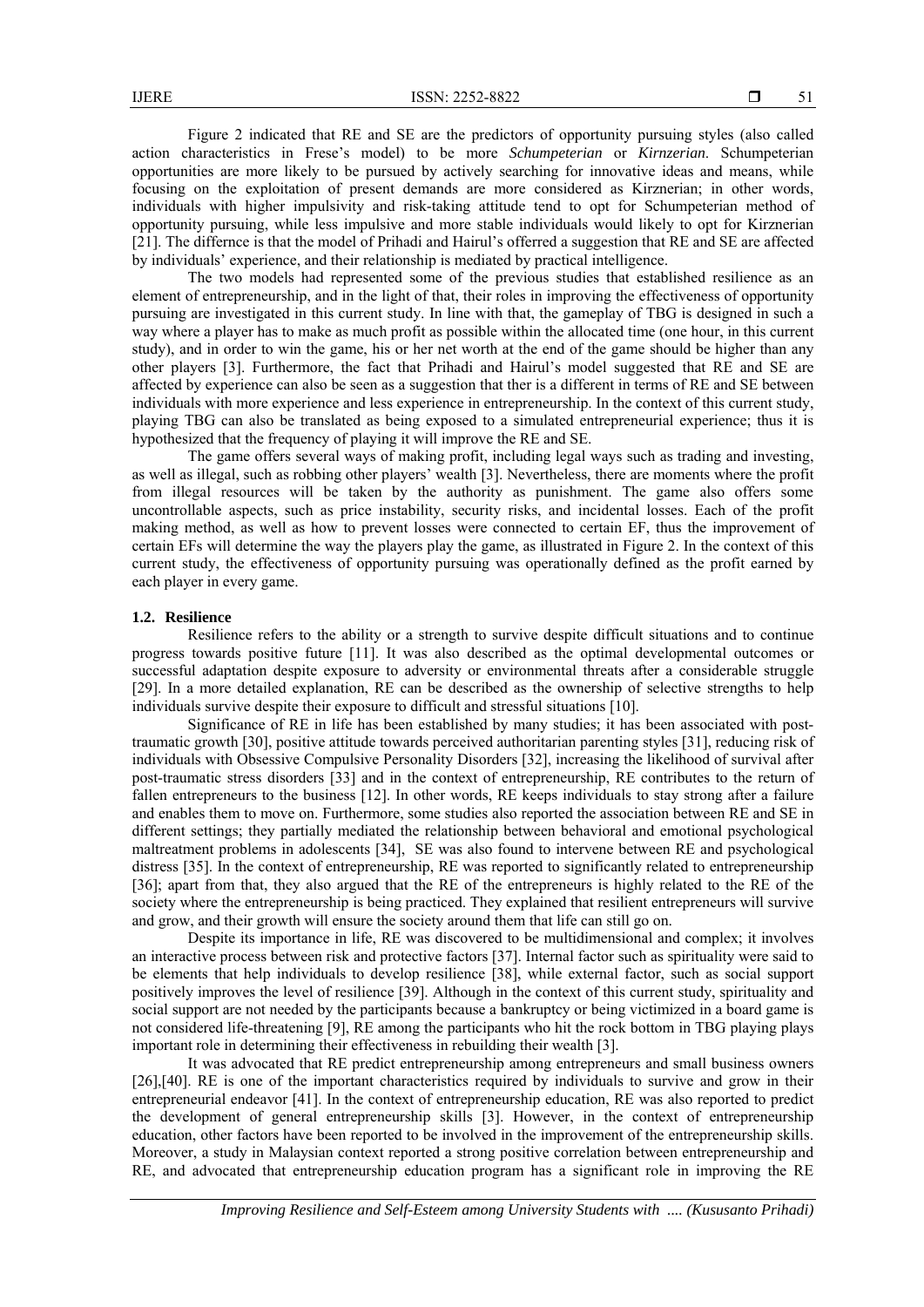among public university students [41]. In the context of this current study, RE is operationally defined as the score of the contextually modified Connor-Davidson resilience scale [42], and the improvement of RE as the gap between the pre and post-tests of the same scale.

## **1.3. Self-esteem**

As previously mentioned, 2DMSE explained that SE is an integrated sum of self-worth and selfcompetence [27],[28]; therefore, its adequacy is significant for every individual. It has been said to be the factor of adequate academic achievements [43], success of teaching and learning [44], risk tolerance in entrepreneurship [45], and even the way individuals choose the course of action in entrepreneurship; individuals with dominant self-worth tend to pursue opportunities in Kirnzerian way, while those with dominant self-competence tend to pursue opportunities in Schumpeterian way [25].

The implementation of 2DMSE as the sum of self-worth and self-competence contributed to the way entrepreneurship is done; individuals with more dominant self-worth (worthiness-based SE) pursue opportunities in different way from individuals with more dominant self-competence (competence-based SE). A single subject study by Prihadi et al (2014) indicated that when a young entrepreneur grew up and had her self-esteem style changed from worthiness-based to competence-based, her opportunity pursuing style was also gradually shifted from Kirnzerian to Schumpeterian [25]. This indicates that SE style will not affect the success of the entrepreneurial endeavour; instead, it contributes to the method of opportunity pursuing. However, the overall of SE adequacy contributed to entrepreneurial success [3],[26],[46] despite its style; therefore, any educational program that elevate the SE adequacy would likely to improve the chance of entrepreneurial success.

The previous qualitative study regarding TBG showed that the frequency of playing TBG is related to the way the participants assess their competence in winning the game [3], and simultaneously attracted their SE style into more competence-based than worthiness-based. Nevertheless, the aforementioned study did not involve any quantitative measurements regarding the contribution of SE on the opportunity pursuing effectiveness. In this current study, SE is operationally defined as the score of Mruk's Two-dimensional Selfesteem scale [27], and the SE improvement is the gap between the scores of pre and post-tests of the same scale.

The aforementioned literature, especially the entrepreneurial elements model by Prihadi and Hairul (2015) suggested that RE and SE are affected by individuals' experience, which means that there is a difference in terms of RE between individuals with more experience and less experience in entrepreneurship, whether it is in the form of field practice or entrepreneurship education [3]. In the context of this current study, playing TBG can also be translated as being exposed to a simulated entrepreneurial experience; thus it is hypothesized that the frequency of playing might improve the RE and SE.

# **2. RESEARCH METHOD**

Experimental design was employed in this current study. Twelve participants were selected among the students of a private college in Penang, Malaysia. The fact that the participants had to be committed to meet and play every week for several weeks led to the difficulty of random sampling. Nevertheless, efforts to control the confounding variables have been paid by making sure that the participants are from the same batch and have not been exposed to any entrepreneurial activities before getting involved in this current study. Additionally, because TBG is a relatively new board game, none of the participants have been exposed to TBG yet. A pretest of RE and SE was conducted to all the participants by using an adapted version of Connor-Davidson Resilience Scale [42] and Mruk's two-dimensional Self-esteem scale [27]. The adaptation was conducted after the content of the instruments have been validated by a panel of experts and individuals with same demography as the participants. After the pre-test have been conducted, the participants were randomly grouped into three groups of four; the randomization was performed by giving sequential numbers from one to three in front of each participant's name, and participants with same numbers were assigned to the same groups.

The control group members were not asked to play at all, while the members of the experimental group A and B were briefed about the game. Members of the experimental group A were asked to play TBG once a week for three weeks in a row, whereas those who belong to the experimental group B twice a week in the same weeks. Guidance from researchers and research assistants were required in the first two games; in the third games onwards, the participants had started to enjoy and got familiar with the game, therefore guidance was needed less. After three weeks, all the participants, including the control group, were asked to respond to the posttest, which is another version of the adaptation of both scales. The posttest version had also been validated by the same panel as the pretest version of the scales.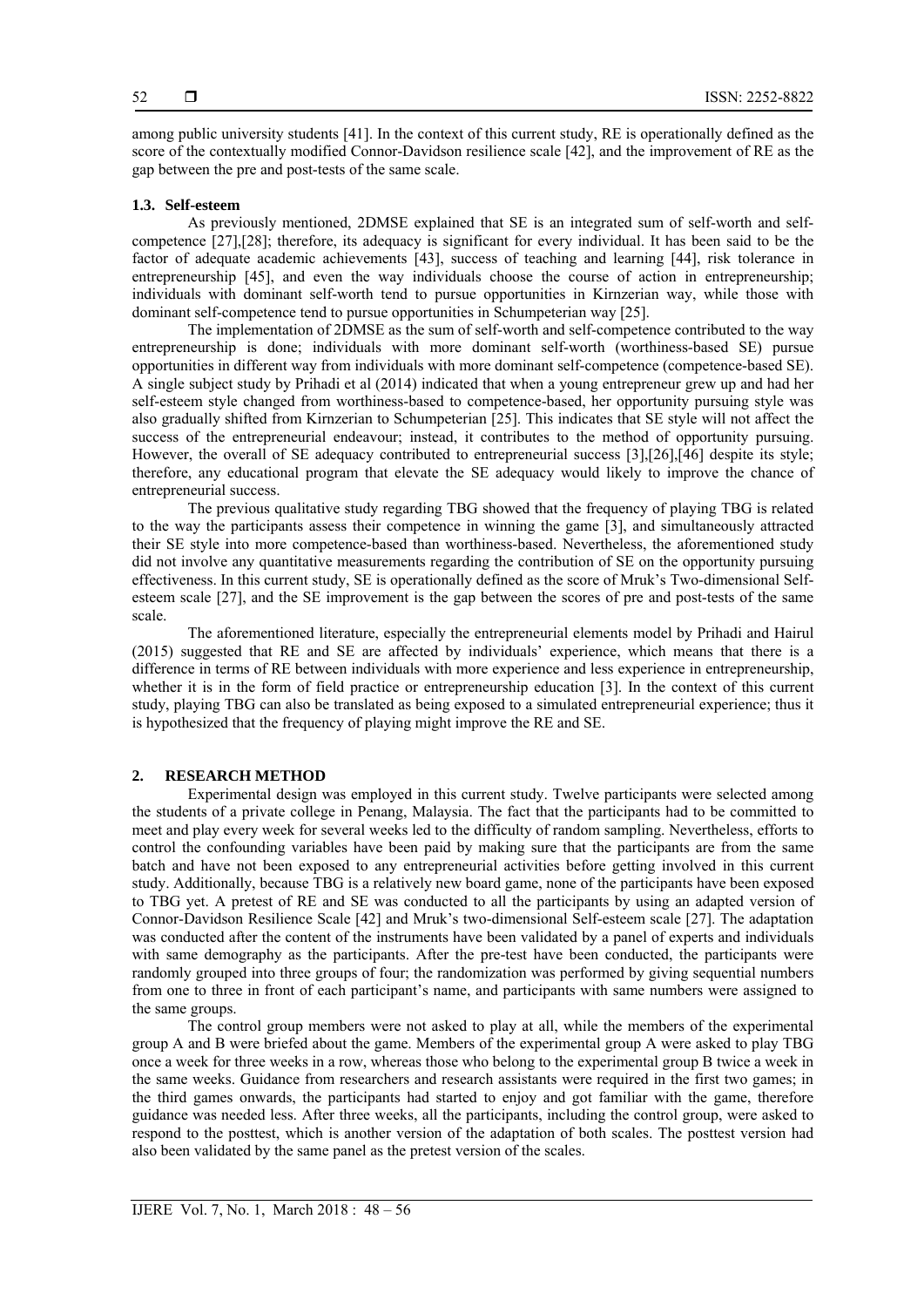### **3. RESULTS AND ANALYSIS**

Between-subject MANOVA has been conducted in order to test the hypotheses. The assumption of correlation between SE and RE was satisfied (Pearson's  $r = .42$ ,  $p = .131$ ). The assumption of homogeneity of between-groups variance was satisfied for SE and RE  $[F(2, 11) = .129, p = .880; F(2, 11) = 0.84, p = .920]$ . The assumption of homogeneity of variance-covariance matrices was satisfied [Box's  $M = 5.22$ , F(6,  $1295.096$  = .62, p = .713]. Using the Wilks' criterion, the combined dependent variables were statistically affected by the frequency of playing TBG, Wilks'  $\Lambda = .20$ , F(4, 20) = 6.082, p = .002. Following up using univariate F and applying Bonferroni's correction (adjusted  $\alpha$  was .025), there was a statistically significant difference in RE  $[F(2, 11) = 17.287, p < .001]$  but not in SE  $[F(2, 11) = .240, p = .79]$ .

Significant difference in the average scores of RE among the groups suggested that the frequency of playing TBG affects the adequacy of RE; nevertheless, the average RE scores of the members of the experimental group B is significantly lower than the members of the experimental group A. In other words, despite playing TBG improves the participants' RE adequacy better than not playing at all, playing it in moderation (once a week) gave better improvement of RE adequacy than playing it more often (twice a week).

Insignificant difference in the average SE scores among the groups suggested that the frequency of playing TBG did not have any significant effect on the improvement of SE scores. Nevertheless, despite the insignificance, gap of SE scores between pre and post-test of the experimental group B was the highest, followed by the experimental group A and the control group. It can be concluded that despite the frequency of playing TBG improves the average SE scores, the improvement might not be that significant when the duration of playing was only three weeks. Figure 1 illustrate the gap between posttest and pretest of SE and RE among the three involved groups.



Figure 1. SE and RE among the Groups

Figure 1 illustrates the statements in the aforementioned paragraph. In the control group, participants did not play TBG at all, and their average RE score in the posttest is lower than in their pretest, while the group that played TBG less often shows the highest RE score, differences in terms of RE development among the groups was significant, and no significant difference in terms of SE development; nevertheless, the SE development in the group who played more often was the averagely highest.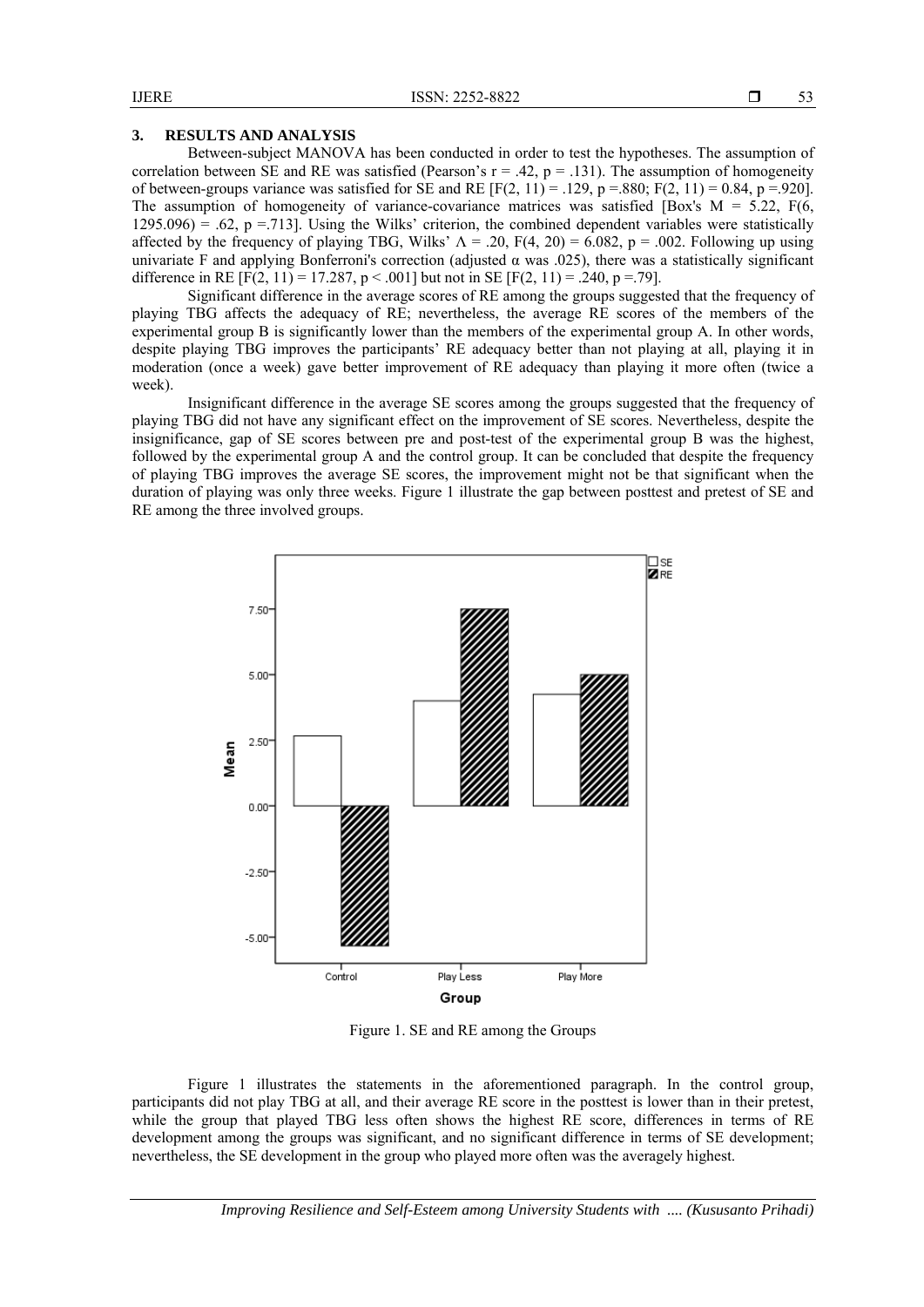It is imperative to note that Figure 1 also indicated negative improvement of RE among the members of control group. In other words, members of the control group had their RE decreased within the three weeks of experiment period. It can also be concluded that apart from improving RE and SE, playing TBG will also protect individuals from having their RE decreased by possible daily life events.

# **4. DISCUSSION**

Findings of this study suggested that playing TBG significantly increased RE. Based on the reports of some studies [3],[25],[38],[40], an improvement of RE significantly predicts the improvement of general entrepreneurship skills. Therefore, playing TBG frequently might help individuals to gain more resilience, which will be required to develop stronger entrepreneurship skills.

However, findings of this study did not suggest any contribution of playing TBG to the improvement of SE. A previous qualitative study by Prihadi and Hairul (2015) reported the adequacy of SE among the participants were improving along with their frequency of playing TBG based on the frequency of risky moves they took after they gained some experience in playing the game [3]. The same study also suggested that the SE style shifted from worthiness-based to competence-based after some gaining some experience. Both features (frequency of taking risky moves and the shift of SE style) were not detected in this quantitative study, and most importantly, significance of the gap between pre and post-test of SE was not detected.

Finding of this current study supports the statement of Bae et al. that internal factors that affects general entrepreneurship can be altered [2]. Therefore, it might not be in line with the report of Shane and Nicolaou (2015) that genetic predisposition is the dominant factor of entrepreneurship; by showing the connection between the frequency of playing TBG and the level of RE, it is suggested that some factors, including RE, can be altered. In other words, entrepreneurial skills can be taught and learned [18].

The reports from previous research suggested that entrepreneurial skill is affected by self-efficacy and attitude towards the entrepreneurship education program, as well as prior entrepreneurial experiences. At the same tone, Fayolle and Gailly reported that individuals might develop negative attitude towards entrepreneurship education program when they were exposed to negative entrepreneurial experiences [22]. Demographically, participants in this current study were not old enough to be exposed to any entrepreneurial experience; therefore, their attitude towards TBG was positive, and it was indicated by the improvement of their RE along the game.

As explained in models by Frese [26] and Prihadi and Hairul [3], entrepreneurship or effective opportunity pursuing occurs after complex interrelationship among many variables; apart from SE and RE, other variables are also significant contributors of entrepreneurship. Nevertheless, the objective of this study is achieved; it is empirically proven that the frequency of playing the TBG positively affects RE among young adults, and does not significantly affect SE.

# **4.1. Suggestions**

First of all, it is suggested to conduct longitudinal studies with larger sample size and more variables involved. Numerous variables and such method will provide better knowledge in the effect of playing TBG on the participants' actual entrepreneurial ventures, and a larger sample size offers more various data. Other variables, such as personality, self-efficacy or others that were mentioned in previous studies [3],[26] should be frequently measured in certain period of time in order to obtain much more complete picture about what TBG can do to entrepreneurship skill of individuals.

The second suggestion is related to demography of the participants. Studies on the effectiveness of TBG in improving entrepreneurial factors had been done on young adults and teenagers, but not among professionals or startups. Older age group with more entrepreneurial experiences might offer richer data whether TBG playing actually increase opportunity pursuing skills in real entrepreneurial venture, while younger groups might offer different perspectives of entrepreneurial education.

The third suggestion is to involve successful entrepreneurs in playing the game. When playing the game improves factors that affect individuals' entrepreneurial skills, successful entrepreneurs should be able to play the game (after being briefed and trained) more effectively than other individuals from different demography.

Future research should adopt the three aforementioned suggestion in order to bring the TBG and other educational games related to entrepreneurial skills to higher level. It is also suggested that entrepreneurial games, such as TBG are offered in entrepreneurial workshops for young adults in order to enhance their basic traits of entrepreneurial factors. Future research should also be done across nations with different culture and social setting in order to obtain better knowledge in designing more effective general entrepreneurship education programs.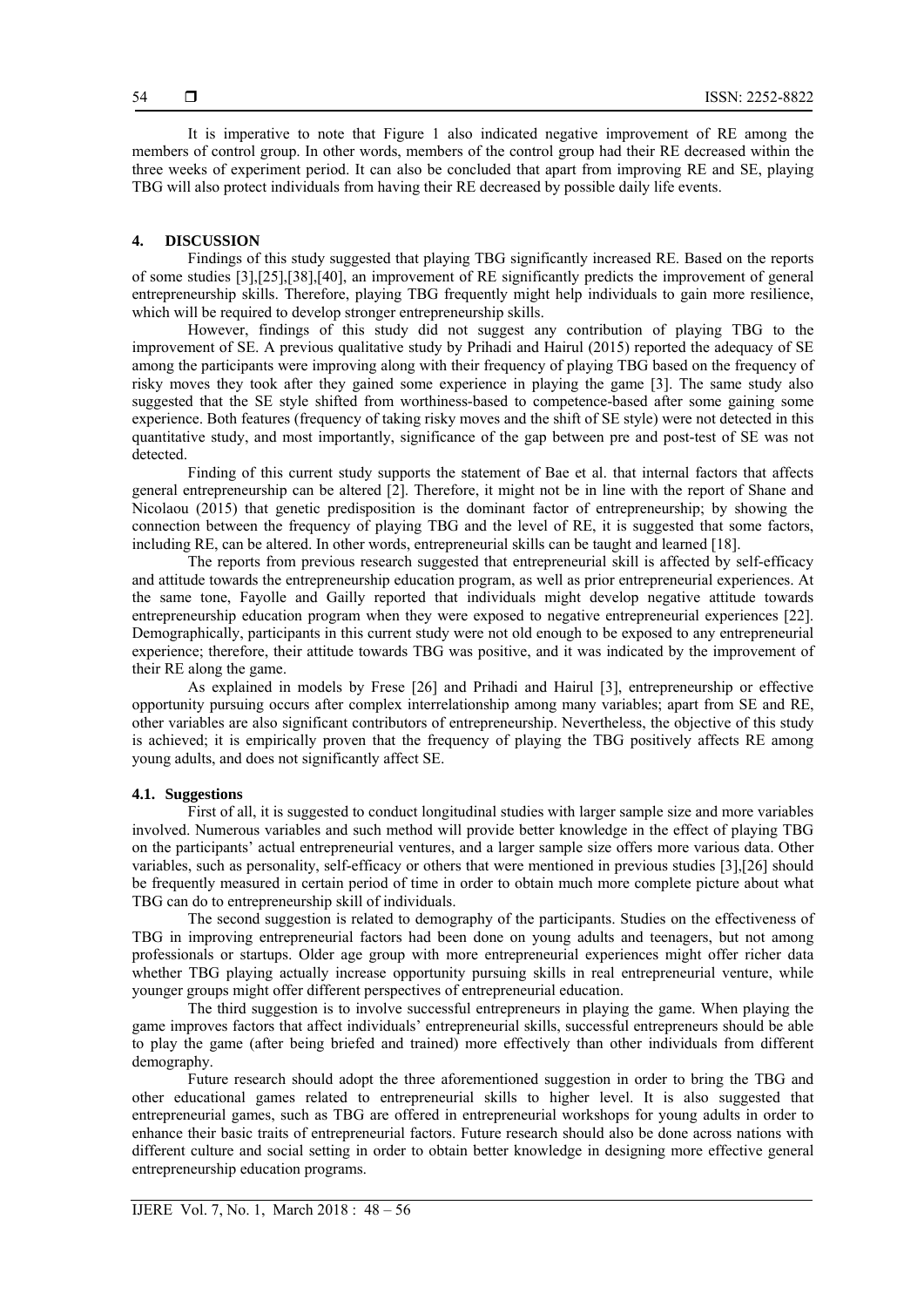**ACKNOWLEDGEMENTS** 

This study was conducted under the Internal Research Grant Scheme from HELP University, Malaysia, and was fully supported by the Department of Psychology, DISTED College, Penang.

#### **REFERENCES**

- [1] N. Williams and T. Vorley, "Economic resilience and entrepreneurship: lessons from the Sheffield City Region," *Entrepreneurship & Regional Development*, vol/issue: 26(3-4), pp. 257-281, 2014.
- [2] T. J. Bae, *et al.*, "The Relationship between Entrepreneurship Education and Entrepreneurial Intentions: A Meta-Analytic Review," *Entrepreneurship Theory and Practice*, vol. 38, pp. 217–254, 2014.
- [3] K. Prihadi and N. I. Hairul, "Utilizing "Traders" Board Game to Improve Entrepreneurship Factors among Teenagers: A Qualitative Study," *Jurnal Psikologi Malaysia*, vol/issue: 29(2), pp. 43-60, 2015.
- [4] S. Ramoglou, "Who is a 'non-entrepreneur'? Taking the 'others' of entrepreneurship seriously," *International Small Business Journal*, vol/issue: 31(4), pp. 432-453, 2013.
- [5] J. M. Weller, "Simulation in undergraduate medical education: bridging the gap between theory and practice," *Medical Education*, vol/issue: 38(1), pp. 32–38, 2004.
- [6] R. Khurana, "From Higher Aims to Hired Hands: The Social Transformation of American Business Schools and the Unfulfilled Promise of Management as a Profession," Princeton, Princeton University Press, 2010.
- [7] B. Baran, "Facebook as a formal instructional environment," *British Journal of Educational Technology*, vol/issue: 41(6), pp. E146-E149, 2010.
- [8] S. Mehdizadeh, "Self-Presentation 2.0: Narcissism and Self-Esteem on Facebook," *Cyberpsychology, Behavior, and Social Networking*, vol/issue: 13(4), pp. 357-364, 2010.
- [9] A. Oren, "The use of board games in child psychotherapy," *Journal of Child Psychotherapy*, vol/issue: 34(3), pp. 364-383, 2008.
- [10] A. Almedom and D. Glandon, "Resilience is not the absence of PTSD any more than health is the absence of disease," *Journal of Loss and Trauma*, vol. 12, pp. 127–143, 2007.
- [11] A. Zautra, "Resilience: One part recovery, two parts sustainability," *Journal of Personality*, vol/issue: 77(6), pp. 1935-1943, 2009.
- [12] A. Bullough, *et al.*, "Danger Zone Entrepreneurs: The Importance of Resilience and Self-Efficacy for Entrepreneurial Intentions," *Entrepreneurship Theory and Practice*, vol. 38, pp. 473–499, 2014.
- [13] H. Littunen, "Entrepreneurship and the characteristics of the entrepreneurial personality," *International Journal of Entrepreneurial Behavior & Research*, vol/issue: 6(6), pp. 295-309, 2000.
- [14] D. B. Audretsch and Z. J. Acs, "New-firm startups, technology, and macroeconomic fluctuations," *Small Business Economics*, vol/issue: 6(6), pp. 439-449, 1994.
- [15] H. E. Aldrich, "Using an ecological perspective to study organizational founding rates," *Entrepreneurship Theory and practice*, vol/issue: 14(3), pp. 7-24, 1990.
- [16] J. T. Eckhardt and S. A. Shane, "Opportunities and entrepreneurship," *Journal of management*, vol/issue: 29(3), pp. 333-349, 2003.
- [17] S. Shane, *et al.*, "Entrepreneurial motivation," *Human resource management review*, vol/issue: 13(2), pp. 257-279, 2003.
- [18] S. Shane and N. Nicolaou, "The biological basis of entrepreneurship," em The Biological Foundations of Organizational Behavior, Chicago, Chicago University Press, pp. 71, 2015.
- [19] S. Shane, *et al.*, "Do openness to experience and recognizing opportunities have the same genetic source?" *Human Resource Management*, vol/issue: 49(2), pp. 291-303, 2010.
- [20] D. Bolton and M. Lane, "Individual entrepreneurial orientation: development of a measurement instrument," *Emerald Education & Training*, vol/issue: 40(2/3), pp. 219-233, 2012.
- [21] J. De-Jong and O. Marsili, "Schumpeterian and Kirznerian opportunities: An empirical investigation of opportunity types," em *DRUID 2011 on INNOVATION, STRATEGY, and STRUCTURE-Organizations, Institutions, Systems and Regions, Copenhagen, Denmark,* 2011.
- [22] A. Fayolle and B. Gailly, "The Impact of Entrepreneurship Education on Entrepreneurial Attitudes and Intention: Hysteresis and Persistence," *Journal of Small Business Management*, vol. 53, pp. 75–93, 2015.
- [23] J. E. Kurniawan, "Competitive traits and entrepreneurial orientation on university students," em *Proceeding Book of International Conference on Entrepreneurship Education 2014, Surabaya*, 2014.
- [24] T. M. Shatz, *et al.*, "Promoting business and entrepreneurial awareness in health care professionals: lessons from venture capital panels at medicine 2.0 conferences," *Journal of Medical Internet Research*, vol/issue: 16(8), pp. 184-190, 2014.
- [25] K. Prihadi, *et al.*, "Creating new Jobs, Gates and Zuck: developing entrepreneurship at early teens," em *Proceeding Book of International Conference on Entrepreneurship Education 2014, Surabaya*, 2014.
- [26] M. Frese, "Towards a Psychology of Entrepreneurship An Action Theory Perspective," *Foundations and Trends(R) in Entrepreneurship*, vol/issue: 5(6), pp. 437-496, 2009.
- [27] C. Mruk, "Self-Esteem Research, Theory, & Practice," New York, Springer Publishing Company, 2006.
- [28] R. W. Tafarodi and W. B. Swann, "Personality and individual Differences," *Two-dimensional self-esteem: Theory and measurement*, vol/issue: 31(5), pp. 653-673., 2001.
- [29] A. Masten, "Ordinary magic: Resilience processes in development," *American Psychologist*, vol/issue: 56(3), pp. 227-238, 2001.